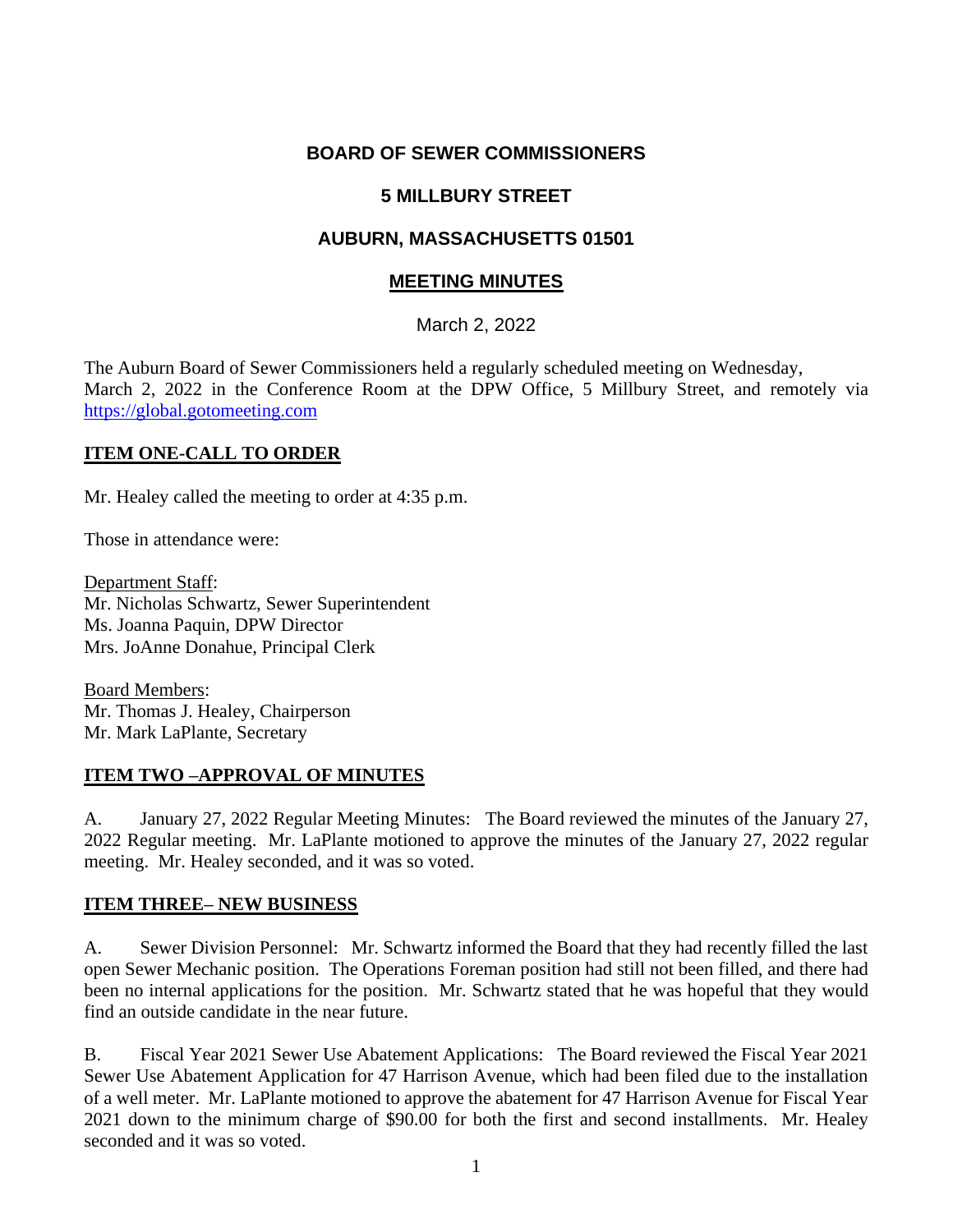C. Drainlayer License Applications: No new applications received since the last meeting.

## **ITEM FOUR – I & I (INFLOW & INFILTRATION) SEWER REHABILITATION**

A. Mr. Schwartz informed the Board that he had met with Environmental Partners and National Water Main Cleaning, the company that Environmental Partners had contracted to do the CCTV work and that they were finalizing their proposal. He stated that they have been discussing challenges of the CCTV work that needs to be done off road, but that he hoped to receive the final proposal shortly, with work to begin in the spring. The Board discussed including the I&I funding as part of the operational budget, and possible sources of funding.

# **ITEM FIVE - U.B.W.P.A.D./UPPER BLACKSTONE CLEAN WATER**

A. Ms. Paquin stated that there was not much to report under this item, other than that Worcester is continuing to work on their integrated plan with DEP on any future requirements and mandated projects.

## **ITEM SIX - REVIEW OF BILL SCHEDULES**

A. The Board reviewed the Sewer Division Bill Schedules for Fiscal Year 2022 which had been processed since the last meeting on January 27, 2022. Mr. Schwartz briefly updated the Board on the confined space training classes that the Sewer Division employees had attended.

## **ITEM SEVEN - NEW SEWER CONNECTIONS**

A. There were no new connections since the last meeting.

## **ITEM EIGHT – SEWER DIVISION/D.P.W. WORK LOG**

A. The Board reviewed the DPW Work Log that Mr. Schwartz had prepared which included the work done by Sewer Division employees for the Highway Division, and the work done by the Sewer Division Employees for the Highway Division through 3/2/2022.

#### **ITEM NINE - BUDGET REVIEW**

A. The Board reviewed copies of the monthly operating budget reports prepared by Mr. Schwartz, entitled "Budget as of 3/2/22", "Monthly Totals", "Monthly Cumulative" and "Sewer Dept. Budget Burn Rate."

## **ITEM TEN – CAPITAL PLANNING**

A. Update on Current Projects:

1. Pinrock Pump Station Bypass Force Main: Mr. Schwartz informed the Board that he had just attended the premobilization meeting, and that the contractor (Walsh Contracting Corp.) will be starting the test pits at Pinrock/Rose Lane next week and will then begin excavating the following week. He also stated that they had redesigned where the pipe will enter the building and that there would be a change order processed for that.